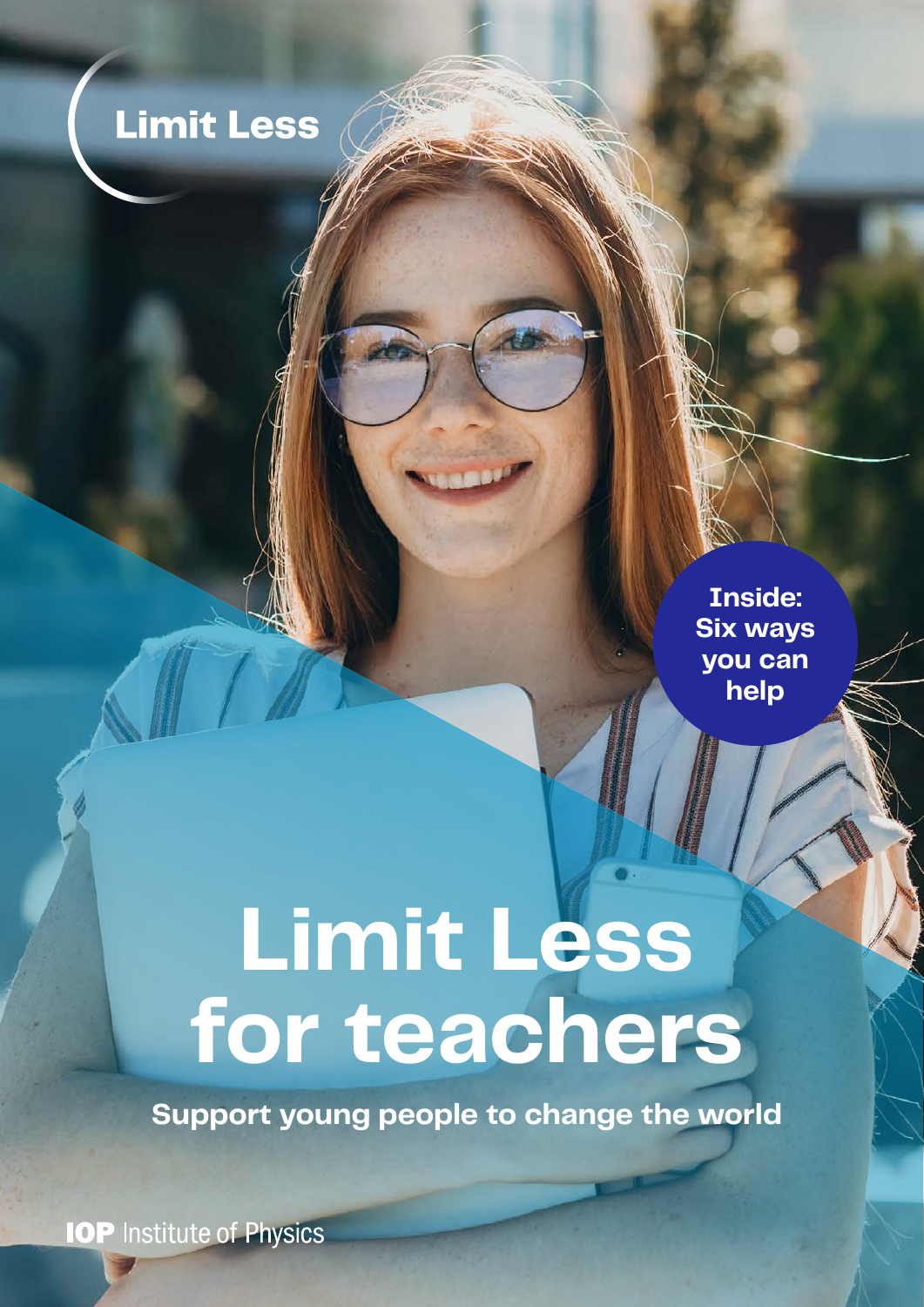The **[Limit Less campaign careers booklet](http://iop.org/Limit-Less-careers-booklet-UK-Ireland)** is designed for 12 – 15-year-olds and their families. We want young people and their families to have correct information about physics and the opportunities that doing physics post-16 can open up for their futures. Unfortunately, many young people are told by people they trust that physics is too hard, boring or irrelevant to the things they care about. Or they are told that physics isn't for "people like them". Teachers have an important role in actively challenging these misconceptions and showing students that, if they're interested in the way the world works and want to make a difference, then doing physics is right for them.

We particularly want to encourage young people from groups currently underrepresented in physics. These are:

- **Girls**
- **Young people from disadvantaged backgrounds**
- **Disabled young people**
- **Young people of Black Caribbean descent**
- $\rightarrow$ **LGBT+ young people**

The mindset, skills and perspectives that young people get from doing physics is highly valued by employers and will expand their options and opportunities for rewarding work, both in the sciences and beyond.

We know that teachers are a vitally important influence on young people's aspirations and confidence to pursue their ambitions. **We need you to be that positive voice in a young person's life.**

**Six ways you can help**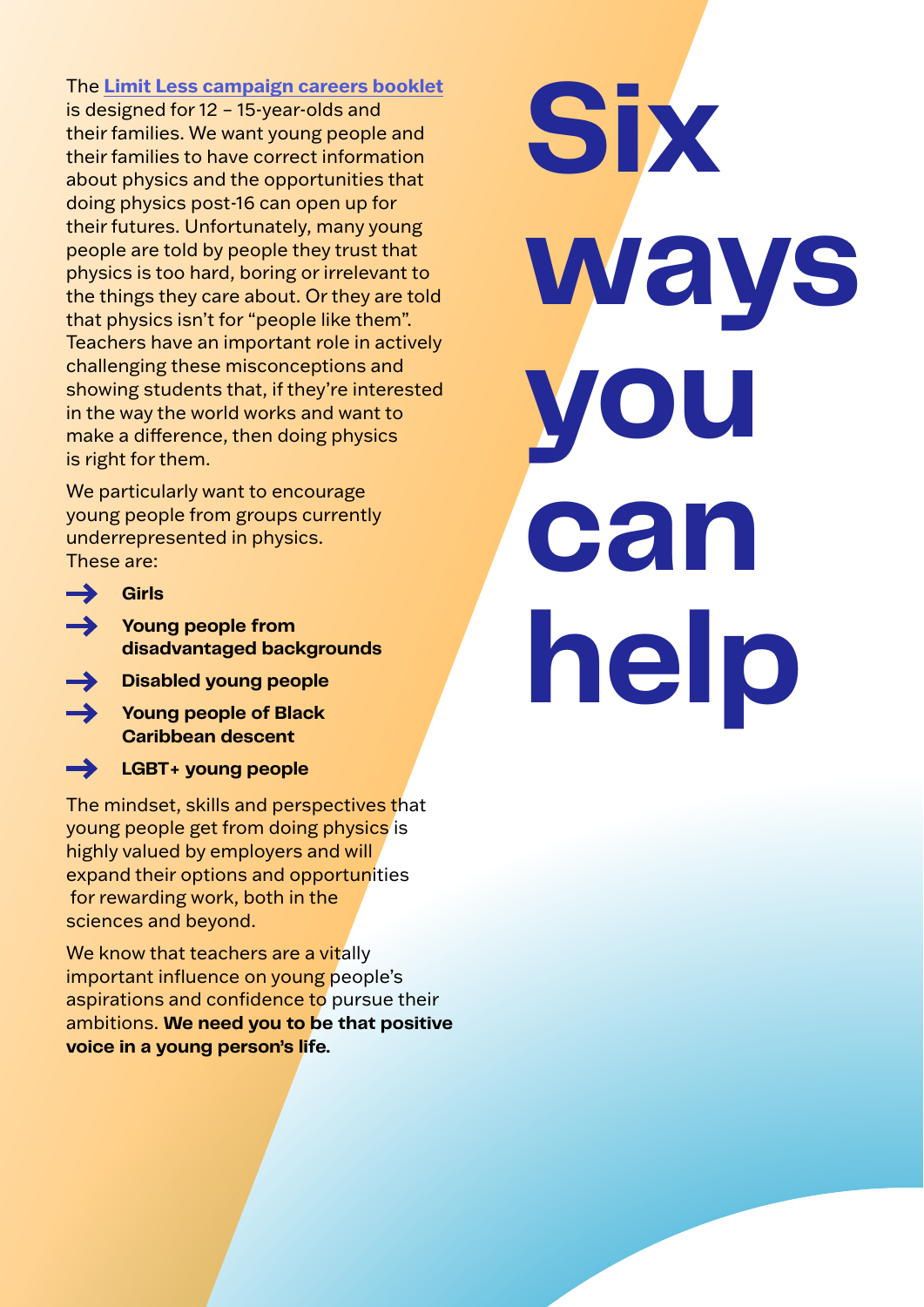

**All of our Limit Less careers resources can be found online at [iop.org/CareersResources](http://iop.org/careersresources)**